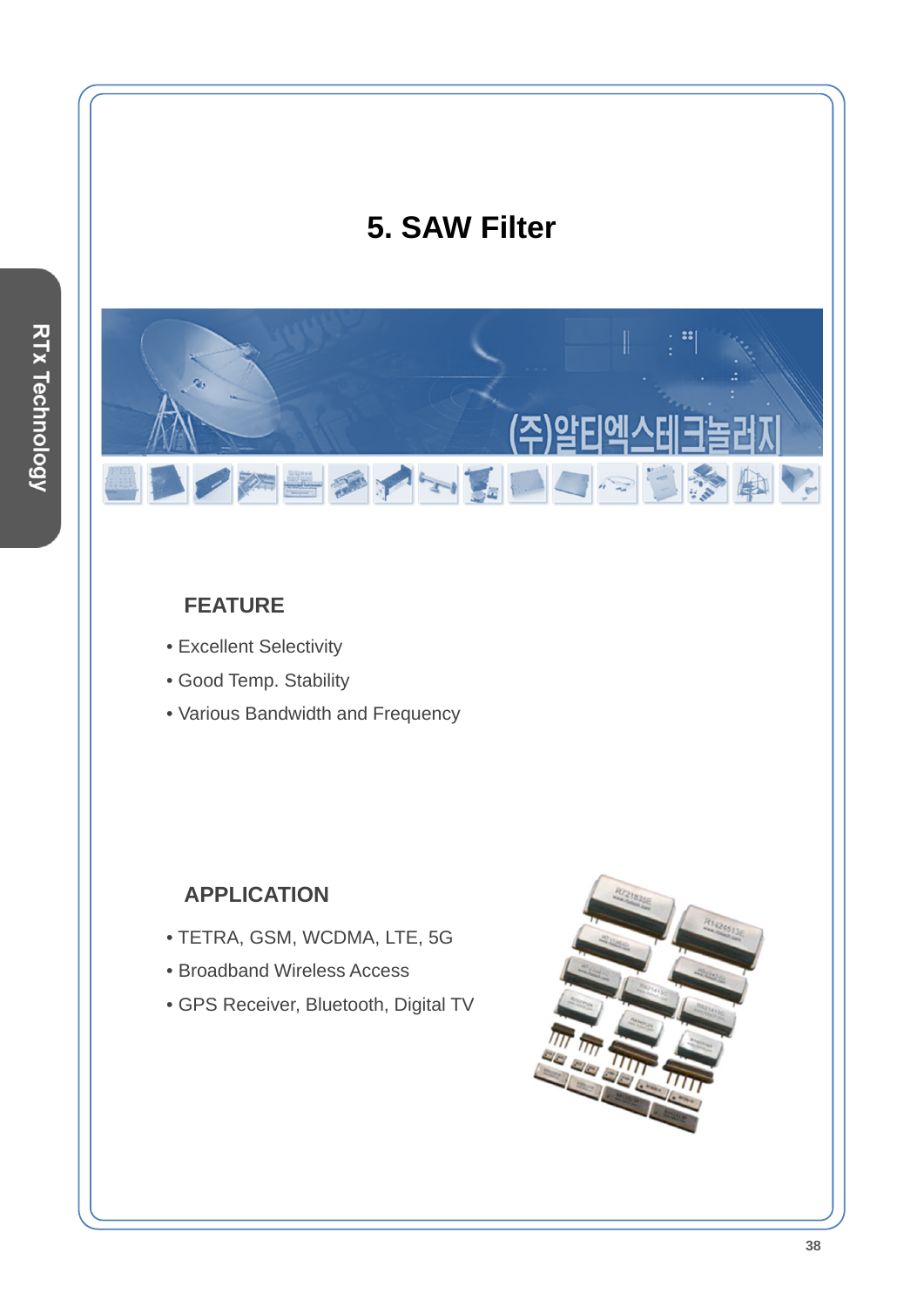| <b>Part Number</b> | <b>Center</b><br><b>Frequency</b><br>(MHz) | -3dB BW<br>(MHz) | $-40$ dB BW<br>(MHz) | I.L<br>(dB)                 | Passband<br><b>Ripple</b><br>(dB) | <b>Delay</b><br>(µsec)   | <b>Ultimate</b><br><b>Rejection</b><br>(dB) | <b>Package</b> |
|--------------------|--------------------------------------------|------------------|----------------------|-----------------------------|-----------------------------------|--------------------------|---------------------------------------------|----------------|
| R361802SC4         | 36.125                                     | 8.0              | 9.44                 | 15.5                        | 0.50                              | 1.33                     | 35                                          | 1660 DIP       |
| R381151SS          | 38.912                                     | 1.52             | 2.85                 | 23.2                        |                                   |                          | 40                                          | 1150 SMD       |
| R381151ST          | 38.912                                     | 1.52             | 2.85                 | 23.2                        | $\mathbf{r}$                      |                          | 40                                          | 9048 SMD       |
| R431622SC4         | 43.75                                      | 6.24             | 7.63                 | 13.0                        | 0.60                              | 1.38                     | 40                                          | 1660 DIP       |
| R431582SC4         | 43.75                                      | 5.8              | 7.50                 | 23.5                        | 0.80                              |                          | 40                                          | 1660 DIP       |
| R441622SC4         | 44.00                                      | 6.24             | 7.63                 | 13.0                        | 0.60                              | 1.45                     | 40                                          | 1660 DIP       |
| R531452CA          | 53.00                                      | 4.50             | 6.80                 | 24.00                       | 0.80                              | 2.10                     | 50                                          | 2012 DIP       |
| R5921102CD         | 59.30                                      | 11.00            | 12.55                | 26.00                       | 1.00                              | 2.90                     | 50                                          | 3512 DIP       |
| R601152SA          | 60.00                                      | 1.50             | 2.35                 | 19.5                        | 0.50                              |                          | 45                                          | 2012 DIP       |
| R601402CA          | 60.00                                      | 4.00             | 6.70                 |                             | 1.00                              | 1.80                     | 50                                          | 2012 DIP       |
| R601692CA          | 60.00                                      | 6.90             | 8.50                 | 24.00                       | 0.80                              | 2.40                     | 50                                          | 2012 DIP       |
| R601942CA          | 60.00                                      | 9.40             | 11.00                | 26.00                       | 1.00                              | 2.50                     | 50                                          | 2012 DIP       |
| R601942CD          | 60.00                                      | 9.40             | 10.85                | 26.50                       | 1.00                              | 3.00                     | 50                                          | 3512 DIP       |
| R6021192CA         | 60.00                                      | 11.95            | 13.60                | 25.00                       | 1.00                              | 2.20                     | 50                                          | 2012 DIP       |
| R6222031SR         | 62.50                                      | 20.35            | 22.50                | 20.5                        | 0.65                              | 1.10                     | 12                                          | 1365 SMD       |
| R6222042CA         | 62.50                                      | 20.45            | $\omega$             | 28.50                       | 1.00                              | 2.08                     | 50                                          | 2012 DIP       |
| R621402SD          | 62.60                                      | 4.00             | 5.00                 |                             | 1.00                              | 4.50                     | 50                                          | 3512 DIP       |
| R630042SA          | 63.00                                      | 0.436            | 1.50                 | 14.2                        | 1.00                              | $\overline{\phantom{a}}$ | 65                                          | 2012 DIP       |
| R6321942CC         | 63.00                                      | 19.40            | 21.30                |                             | 1.00                              | 2.20                     | 50                                          | 2712 DIP       |
| R631382CD          | 63.30                                      | 3.80             | 5.10                 | 22.00                       | 1.00                              | 3.00                     | 50                                          | 3512 DIP       |
| R6521962SD         | 65.00                                      | 19.60            | 20.80                | 24.5                        | 0.60                              | 2.87                     | 55                                          | 3512 DIP       |
| R651382CA          | 65.00                                      | 3.80             | 6.00                 | ÷,                          | 1.00                              | 2.30                     | 50                                          | 2012 DIP       |
| R651402CD          | 65.00                                      | 4.00             | 5.20                 | ä,                          | 1.00                              | 3.60                     | 50                                          | 3512 DIP       |
| R6521942CE         | 65.00                                      | 19.40            | 20.80                | 27.00                       | 1.00                              | 3.00                     | 50                                          | 3825 DIP       |
| R6521941CR         | 65.00                                      | 19.40            | 22.50                | 26.00                       | 1.00                              | 1.30                     | 40                                          | 1365 SMD       |
| R6521942CA         | 65.00                                      | 19.40            | 21.50                | 25.00                       | 1.00                              | 2.30                     | 50                                          | 2012 DIP       |
| R6521942CC         | 65.00                                      | 19.40            | 21.30                |                             | 1.00                              | 2.50                     | 50                                          | 2712 DIP       |
| R681692CD          | 68.75                                      | 6.90             | 8.00                 | 23.00                       | 1.00                              | 3.40                     | 50                                          | 3512 DIP       |
| R681692CC          | 68.75                                      | 6.90             | 8.30                 | $\blacksquare$              | 0.80                              | 2.80                     | 50                                          | 2712 DIP       |
| R6821182CA         | 68.75                                      | 11.80            | 13.50                |                             | 1.00                              | 2.20                     | 50                                          | 2012 DIP       |
| R6821192CE         | 68.75                                      | 11.90            | 13.10                | $\overline{\phantom{a}}$    | 1.00                              | 3.40                     | 50                                          | 3825 DIP       |
| R6821191CR         | 68.75                                      | 11.90            | 14.50                |                             | 1.00                              | 1.50                     | 45                                          | 1365 SMD       |
| R701022CD          | 70.00                                      | 0.20             | 0.80                 | $\mathcal{L}_{\mathcal{A}}$ | 1.00                              | 4.30                     | 50                                          | 3512 DIP       |
| R701022CD          | 70.00                                      | 0.20             | 0.80                 | 18.50                       | 0.70                              | 4.00                     | 50                                          | 3512 DIP       |
| R701032SD          | 70.00                                      | 0.30             | 0.90                 | 17.5                        | 1.20                              | 3.7                      | 50                                          | 3512 DIP       |
| R701031SE          | 70.00                                      | 0.34             | 1.10                 | 13.5                        | 1.20                              | 2.63                     | 50                                          | 3825 DIP       |
| R701051SQ          | 70.00                                      | 0.59             | 1.39                 | 13.7                        | 0.80                              | 2.5                      | 50                                          | 1965 SMD       |
| R701122SA          | 70.00                                      | 1.20             | 1.95                 | 23.0                        | 0.40                              | 2.6                      | 45                                          | 2012 DIP       |
| R701122SA          | 70.00                                      | 1.27             | 2.11                 | 22.0                        | 0.35                              | 2.54                     | 50                                          | 2012 DIP       |
| R701131SQ          | 70.00                                      | 1.30             | 2.05                 | 18.2                        | 0.50                              | 2.04                     | 45                                          | 1965 SMD       |
| R7041182SD         | 70.00                                      | $\blacksquare$   | 1.8                  | 20.0                        | 0.70                              | 3.45                     | 45                                          | 3512 DIP       |
| R7041231SQ         | 70.00                                      |                  | 2.36                 | 20.0                        | 0.80                              | 2.6                      | 50                                          | 1965 SMD       |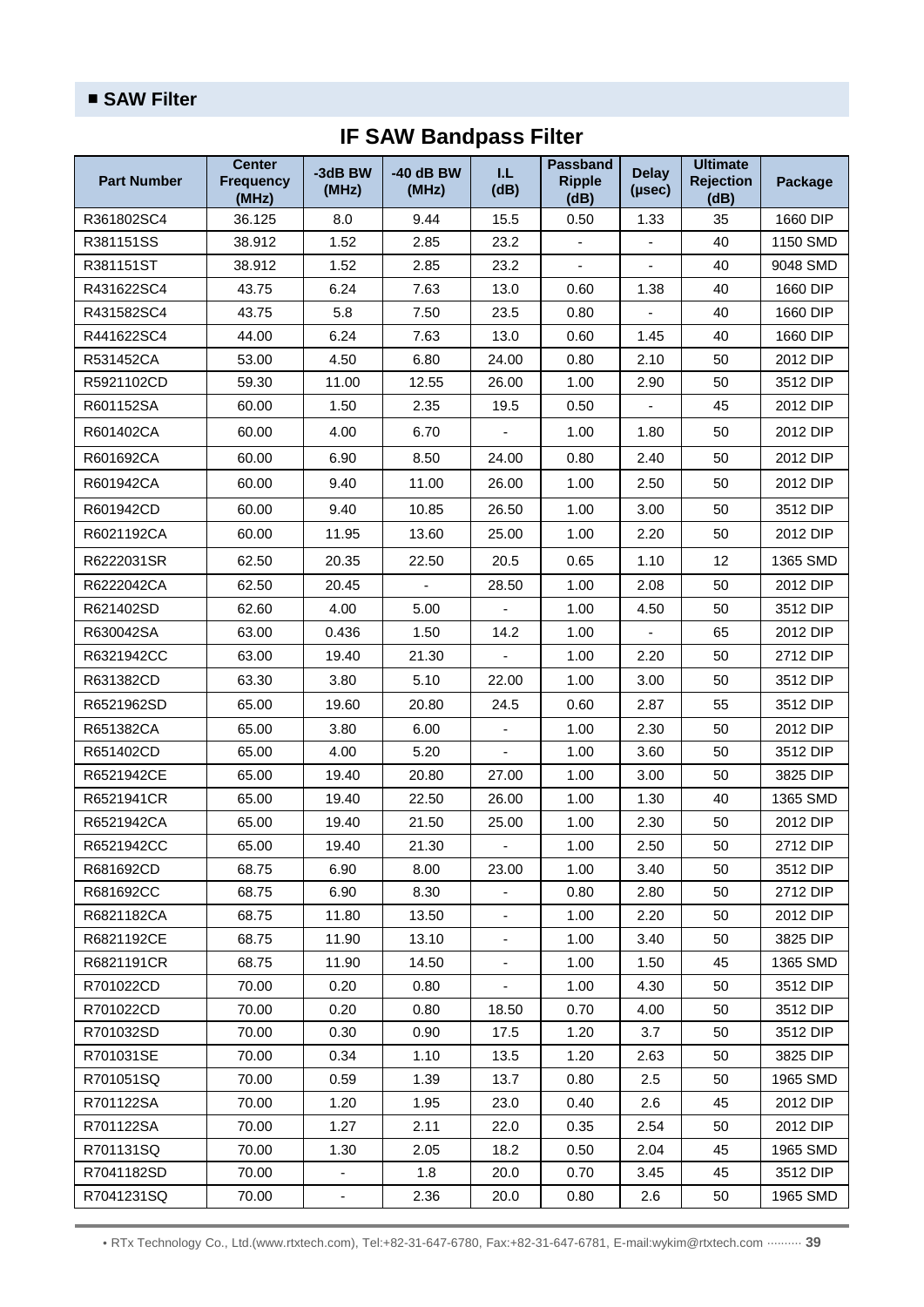#### ■ **SAW Filter**

## **IF SAW Bandpass Filter**

| <b>Part Number</b> | <b>Center</b><br><b>Frequency</b><br>(MHz) | -3dB BW<br>(MHz) | $-40$ dB BW<br>(MHz) | I.L<br>(dB)              | Passband<br><b>Ripple</b><br>(dB) | <b>Delay</b><br>(µsec)   | <b>Ultimate</b><br><b>Rejection</b><br>(dB) | <b>Package</b> |
|--------------------|--------------------------------------------|------------------|----------------------|--------------------------|-----------------------------------|--------------------------|---------------------------------------------|----------------|
| R701172SD          | 70.00                                      | 1.70             | 2.40                 | 23.5                     | 0.30                              | 3.7                      | 50                                          | 3512 DIP       |
| R701172SC          | 70.00                                      | 1.71             | 2.45                 | 21.6                     | 0.37                              | 3                        | 55                                          | 2712 DIP       |
| R701351SR          | 70.00                                      | 3.55             | 6.18                 | 7.7                      | 0.65                              |                          |                                             | 1365 SMD       |
| R701441SR          | 70.00                                      | 4.45             | 7.18                 | 8.5                      | 0.80                              | $\overline{\phantom{a}}$ | $\blacksquare$                              | 1365 SMD       |
| R701432SA          | 70.00                                      | 4.30             | 5.60                 | 22.5                     | 0.50                              | 2.06                     | 50                                          | 2012 DIP       |
| R701452SA          | 70.00                                      | 4.50             | 5.40                 | 21.5                     | 0.50                              | 2.44                     | 50                                          | 2012 DIP       |
| R701561SR          | 70.00                                      | 5.6              | 8.5                  | 8.5                      | 0.60                              |                          | $\blacksquare$                              | 1365 SMD       |
| R701572SA          | 70.00                                      | 5.70             | 6.60                 | 22.0                     | 1.00                              | 2.38                     | 50                                          | 2012 DIP       |
| R70157SC4          | 70.00                                      | 5.76             | 7.95                 | 9.0                      | 0.60                              | ä,                       | $\blacksquare$                              | 1660 DIP       |
| R701651SR          | 70.00                                      | 6.5              | 9.5                  | 8.2                      | 0.70                              |                          | ÷.                                          | 1365 SMD       |
| R701692SC          | 70.00                                      | 6.90             | 8.20                 | 23.5                     | 0.60                              | 2.865                    | 50                                          | 2712 DIP       |
| R701781SR          | 70.00                                      | 7.8              | 11.0                 | 8.6                      | 0.65                              |                          | $\blacksquare$                              | 1365 SMD       |
| R701732SC          | 70.00                                      | 7.30             | 8.58                 | 20.0                     | 1.00                              | 2.95                     | $\overline{\phantom{a}}$                    | 2712 DIP       |
| R701872SA          | 70.00                                      | 8.70             | 10.20                | 20.0                     | 0.70                              | 2.55                     | 50                                          | 2012 DIP       |
| 701931SR           | 70.00                                      | 9.3              | 11.70                | 10.8                     | 0.70                              |                          | $\blacksquare$                              | 1365 SMD       |
| R701931SR          | 70.00                                      | 9.30             | 10.70                | 23.0                     | 0.90                              | 1.59                     | 40                                          | 1365 SMD       |
| R701962SC4         | 70.00                                      | 9.60             | 11.58                | 10.5                     | 0.60                              |                          | $\blacksquare$                              | 1660 DIP       |
| R701942SA          | 70.00                                      | 9.45             | 10.75                | 20.5                     | 0.60                              | 2.330                    | 55                                          | 2012 DIP       |
| R701952SA          | 70.00                                      | 9.50             | 10.82                | 20.5                     | 0.60                              | 2.330                    | 55                                          | 2012 DIP       |
| R701952SD          | 70.00                                      | 9.52             | 10.28                | 28.5                     | 0.65                              | 4.40                     | 55                                          | 3512 DIP       |
| R701981SR          | 70.00                                      | 9.80             | 11.70                | 23.0                     | 0.80                              | 1.59                     | 40                                          | 1365 SMD       |
| R7021052SA         | 70.00                                      | 10.50            | 11.95                | 21.0                     | 0.7                               | 2.31                     | 55                                          | 2012 DIP       |
| R7021242SA         | 70.00                                      | 12.40            | 14.00                | 23.0                     | 0.80                              | 2.28                     | 50                                          | 2012 DIP       |
| R7021641SR         | 70.00                                      | 16.40            | 20.02                | 12.20                    | 0.50                              |                          | $\blacksquare$                              | 1365 SMD       |
| R7021862SD         | 70.00                                      | 18.65            | 19.50                | 25.5                     | 0.60                              | 4.43                     | 55                                          | 3512 DIP       |
| R7021902SD         | 70.00                                      | 19.05            | 20.00                | 25.5                     | 0.70                              | 3.22                     | 55                                          | 3512 DIP       |
| R7022001SR         | 70.00                                      | 20.05            | 24.08                | 15.5                     | 0.50                              | $\overline{a}$           | $\blacksquare$                              | 1365 SMD       |
| R7021952SA         | 70.00                                      | 19.50            | 21.40                | 24.5                     | 0.85                              | 1.98                     | 50                                          | 2012 DIP       |
| R7021952SA         | 70.00                                      | 19.57            | 21.43                | 24.5                     | 0.85                              | 1.98                     | 50                                          | 2012 DIP       |
| R7021962SA         | 70.00                                      | 19.60            | 21.45                | 24.0                     | 0.80                              |                          | 55                                          | 2012 DIP       |
| R7022042SA         | 70.00                                      | 20.40            | 21.70                | 22.8                     | 0.70                              | 2.34                     | 50                                          | 2012 DIP       |
| R7022052SD         | 70.00                                      | 20.55            | 21.69                | 22.0                     | 0.70                              | 2.65                     | 55                                          | 3512 DIP       |
| R7022052SD         | 70.00                                      | 20.55            | 21.81                | 23.5                     | 0.6                               | 2.83                     | 60                                          | 3512 DIP       |
| R7022562SA         | 70.00                                      | 25.65            | 28.50                | 26.5                     | 0.70                              | 1.64                     | 50                                          | 2012 DIP       |
| R7022622SD         | 70.00                                      | 26.25            | 28.45                | 24.2                     | 0.7                               | 1.876                    | 55                                          | 3512 DIP       |
| R701022CD          | 70.00                                      | 0.25             | 1.00                 | 23.50                    | 1.00                              | 3.70                     | 50                                          | 3512 DIP       |
| R701072CC          | 70.00                                      | 0.75             | 1.80                 |                          | 0.50                              | 3.50                     | 50                                          | 2712 DIP       |
| R701122CA          | 70.00                                      | 1.20             | 2.50                 | 22.50                    | 0.80                              | 2.50                     | 50                                          | 2012 DIP       |
| R701122CD          | 70.00                                      | 1.20             | 2.20                 |                          | 0.70                              | 3.50                     | 50                                          | 3512 DIP       |
| R701122CE          | 70.00                                      | 1.20             | $\blacksquare$       | 24.00                    | 0.80                              | 4.90                     | 50                                          | 3825 DIP       |
| R701122CC          | 70.00                                      | 1.25             | 2.15                 | 25.00                    | 0.80                              | 3.20                     | 50                                          | 2712 DIP       |
| R701142CD          | 70.00                                      | 1.40             | 2.30                 | $\overline{\phantom{a}}$ | 0.80                              | 4.00                     | 50                                          | 3512 DIP       |
| R701142CA          | 70.00                                      | 1.40             | 3.00                 |                          | 1.00                              | 2.30                     | 45                                          | 2012 DIP       |
| R701152CA          | 70.00                                      | 1.50             | 3.00                 | 22.50                    | 1.00                              | 2.60                     | 50                                          | 2012 DIP       |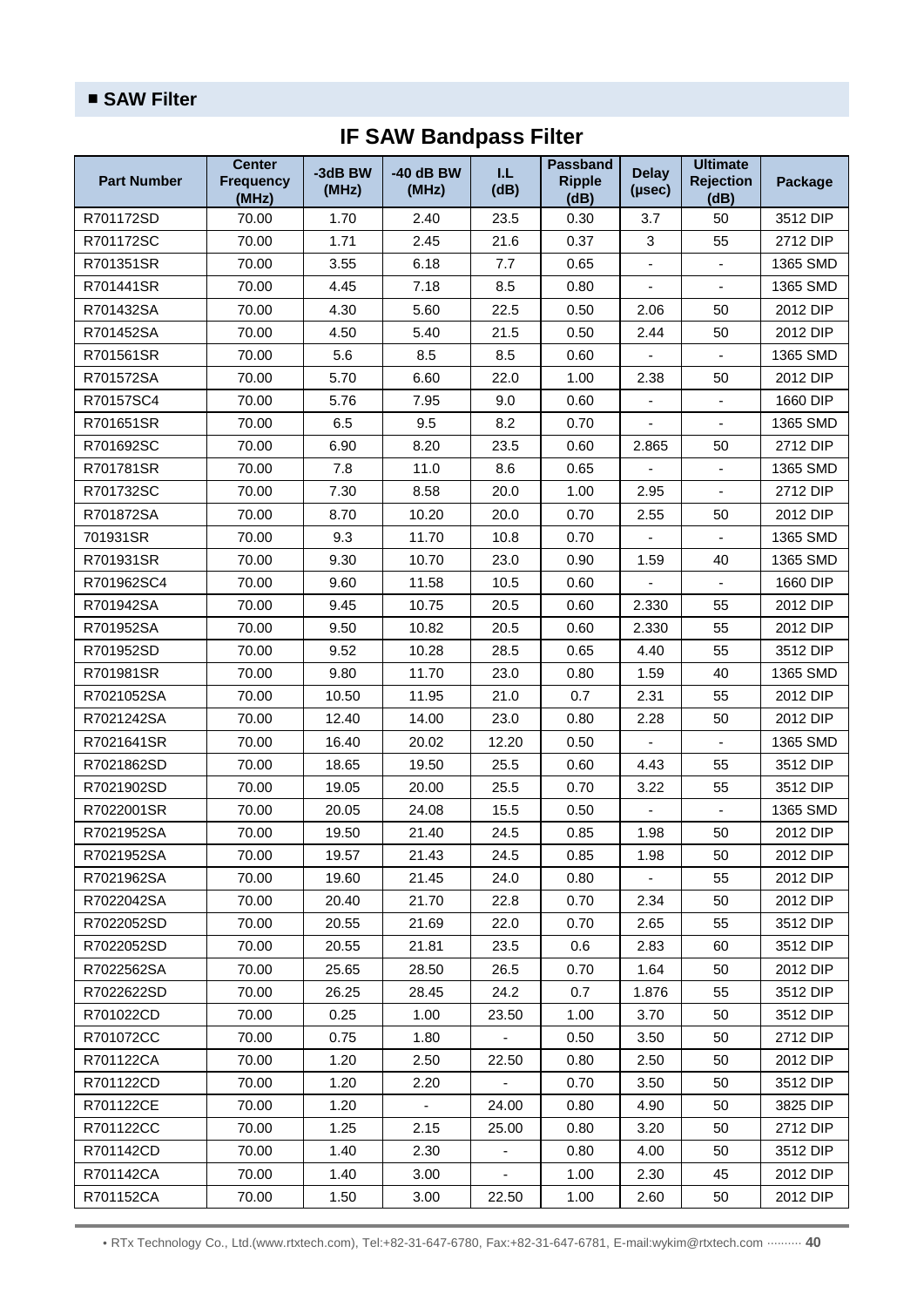| <b>Part Number</b> | <b>Center</b><br><b>Frequency</b><br>(MHz) | -3dB BW<br>(MHz) | $-40$ dB BW<br>(MHz) | I.L<br>(dB) | Passband<br><b>Ripple</b><br>(dB) | <b>Delay</b><br>(µsec) | <b>Ultimate</b><br><b>Rejection</b><br>(dB) | Package  |
|--------------------|--------------------------------------------|------------------|----------------------|-------------|-----------------------------------|------------------------|---------------------------------------------|----------|
| R701152CC          | 70.00                                      | 1.50             | 2.80                 | 25.00       | 0.70                              | 2.90                   | 50                                          | 2712 DIP |
| R701152CC          | 70.00                                      | 1.50             | 3.00                 | 25.50       | 0.80                              | 2.30                   | 50                                          | 2712 DIP |
| R701172CD          | 70.00                                      | 1.70             | 2.80                 | 21.00       | 1.00                              | 3.30                   | 50                                          | 3512 DIP |
| R701182CD          | 70.00                                      | 1.80             | 3.00                 | ÷,          | 0.80                              | 5.08                   | 50                                          | 3512 DIP |
| R701202CA          | 70.00                                      | 2.00             | 3.80                 | 25.00       | 0.80                              | 2.90                   | 50                                          | 2012 DIP |
| R701222CD          | 70.00                                      | 2.20             |                      | 23.00       | 0.80                              | 4.90                   | 50                                          | 3512 DIP |
| R701272CD          | 70.00                                      | 2.70             | 3.80                 | 24.50       | 1.00                              | 4.20                   | 50                                          | 3512 DIP |
| R701302CA          | 70.00                                      | 3.00             | 4.80                 | 24.00       | 0.80                              | 1.90                   | 50                                          | 2012 DIP |
| R701302CD          | 70.00                                      | 3.00             | 4.80                 | 26.50       | 0.80                              | 4.20                   | 50                                          | 3512 DIP |
| R701322CD          | 70.00                                      | 3.20             | 4.40                 |             | 1.00                              | 5.00                   | 50                                          | 3512 DIP |
| R701352CA          | 70.00                                      | 3.50             | 5.60                 | 25.00       | 0.80                              | 2.70                   | 50                                          | 2012 DIP |
| R701362CD          | 70.00                                      | 3.60             |                      | 24.50       | 0.80                              | 5.00                   | 50                                          | 3512 DIP |
| R701382CA          | 70.00                                      | 3.80             | 5.30                 | 25.00       | 0.80                              | 2.00                   | 50                                          | 2012 DIP |
| R701402CA          | 70.00                                      | 4.00             | 6.00                 | 20.00       | 1.00                              | 2.50                   | 50                                          | 2012 DIP |
| R701402CA          | 70.00                                      | 4.00             | 6.00                 | 23.00       | 0.80                              | 1.80                   | 50                                          | 2012 DIP |
| R701402CA          | 70.00                                      | 4.00             | 7.20                 | 17.00       | 1.00                              | 1.40                   | 50                                          | 2012 DIP |
| R701402CD          | 70.00                                      | 4.00             | 5.20                 | ÷,          | 1.00                              | 4.00                   | 50                                          | 3512 DIP |
| R701402CD          | 70.00                                      | 4.00             | 5.00                 | ÷,          | 1.00                              | 5.30                   | 50                                          | 3512 DIP |
| R701412CD          | 70.00                                      | 4.15             |                      |             | 1.00                              | 3.70                   | 50                                          | 3512 DIP |
| R701422CA          | 70.00                                      | 4.20             | 6.00                 | 25.00       | 1.00                              | 2.10                   | 50                                          | 2012 DIP |
| R701432CD          | 70.00                                      | 4.30             | 5.50                 |             | 1.00                              | 4.00                   | 50                                          | 3512 DIP |
| R701442CD          | 70.00                                      | 4.40             | 5.60                 | L           | 1.00                              | 4.00                   | 50                                          | 3512 DIP |
| R701452CD          | 70.00                                      | 4.50             | 5.80                 | 22.50       | 1.00                              | 3.82                   | 50                                          | 3512 DIP |
| R701482CD          | 70.00                                      | 4.80             | 6.10                 | 21.50       | 0.80                              | 2.90                   | 50                                          | 3512 DIP |
| R701502CA          | 70.00                                      | 5.00             | 7.30                 | 21.50       | 0.80                              | 2.10                   | 50                                          | 2012 DIP |
| R701502CD          | 70.00                                      | 5.00             |                      | 21.00       | 1.00                              | 4.60                   | 50                                          | 3512 DIP |
| R701552CD          | 70.00                                      | 5.50             |                      | 23.00       | 1.00                              | 2.89                   | 50                                          | 3512 DIP |
| R701562CC          | 70.00                                      | 5.60             | 7.20                 | 21.50       | 0.80                              | 2.60                   | 50                                          | 2712 DIP |
| R701602CA          | 70.00                                      | 6.00             | 8.00                 | 23.00       | 0.80                              | 2.30                   | 50                                          | 2012 DIP |
| R701642CA          | 70.00                                      | 6.40             | 8.30                 |             | 0.80                              | 2.30                   | 50                                          | 2012 DIP |
| R701652CC          | 70.00                                      | 6.50             | 8.90                 | 22.00       | 0.80                              | 2.20                   | 50                                          | 2712 DIP |
| R701652CD          | 70.00                                      | 6.50             | 9.60                 |             | 1.00                              | 4.00                   | 50                                          | 3512 DIP |
| R701672CD          | 70.00                                      | 6.70             | $\blacksquare$       | 24.50       | 1.00                              | 4.00                   | 50                                          | 3512 DIP |
| R701692CA          | 70.00                                      | 6.90             | 8.50                 | 24.00       | 0.80                              | 2.50                   | 50                                          | 2012 DIP |
| R701702CA          | 70.00                                      | 7.00             | 9.70                 | 22.50       | 1.00                              | 1.90                   | 50                                          | 2012 DIP |
| R701722CA          | 70.00                                      | 7.20             | 9.50                 | 21.50       | 1.00                              | 1.80                   | 50                                          | 2012 DIP |
| R701732CD          | 70.00                                      | 7.30             | 8.70                 | 22.50       | 1.00                              | 3.30                   | 50                                          | 3512 DIP |
| R701752CD          | 70.00                                      | 7.50             | 8.50                 | 27.00       | 1.00                              | 4.20                   | 50                                          | 3512 DIP |
| R701752CE          | 70.00                                      | 7.50             | 8.50                 |             | 1.00                              | 4.40                   | 50                                          | 3825 DIP |
| R701802CA          | 70.00                                      | 8.00             | 10.60                | 24.00       | 0.80                              | 1.60                   | 50                                          | 2012 DIP |
| R701842CC          | 70.00                                      | 8.40             | 10.10                |             | 1.00                              | 2.40                   | 50                                          | 2712 DIP |
| R701852CA          | 70.00                                      | 8.50             | 10.70                | 25.50       | 0.80                              | 2.10                   | 50                                          | 2012 DIP |
| R701902CA          | 70.00                                      | 9.00             | 11.00                | 24.50       | 1.00                              | 2.40                   | 50                                          | 2012 DIP |
| R701902CD          | 70.00                                      | 9.00             | 10.00                | 25.50       | 1.00                              | 4.00                   | 50                                          | 3512 DIP |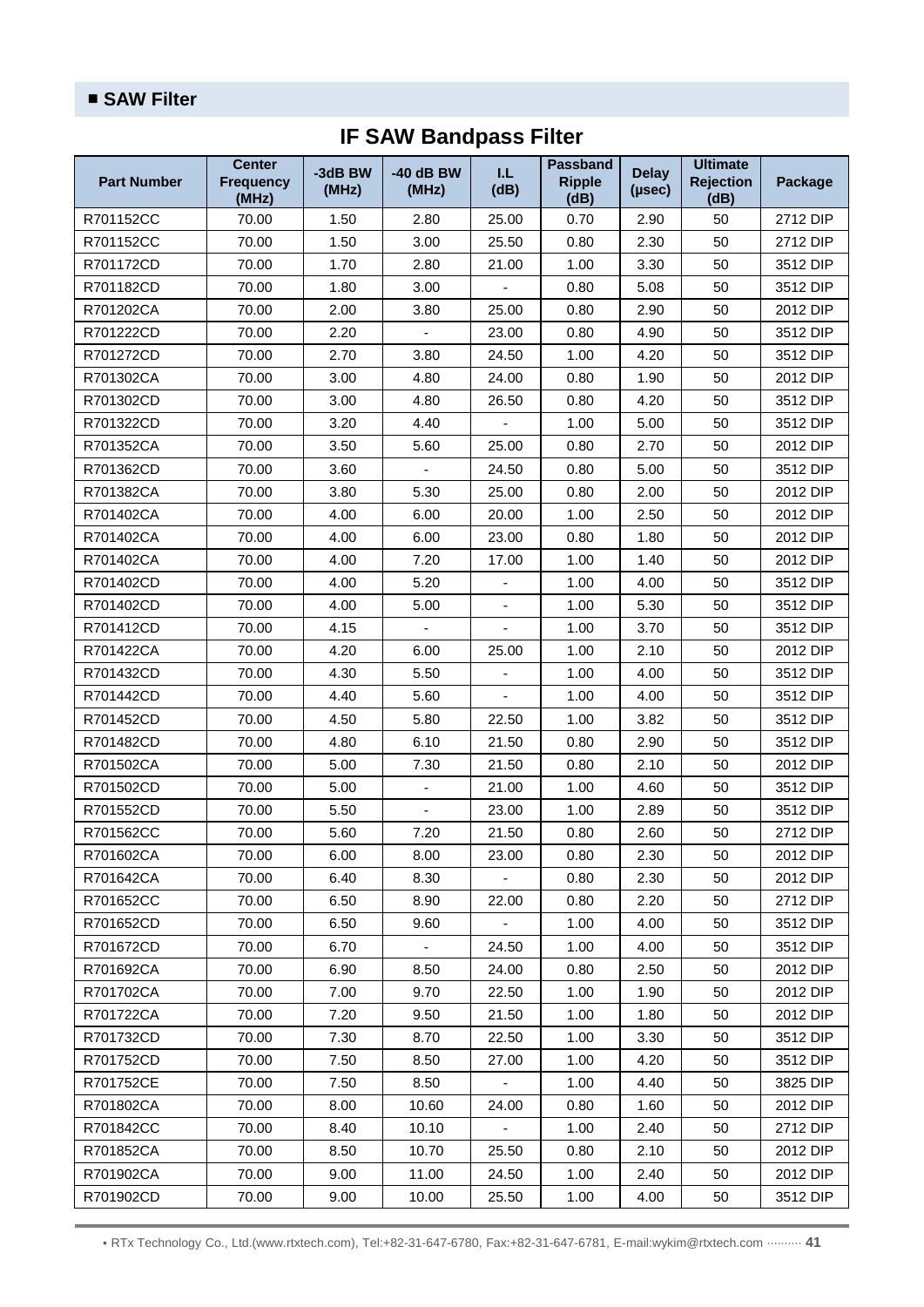| <b>Part Number</b> | <b>Center</b><br><b>Frequency</b><br>(MHz) | -3dB BW<br>(MHz) | $-40$ dB BW<br>(MHz) | I.L<br>(dB)              | <b>Passband</b><br><b>Ripple</b><br>(dB) | <b>Delay</b><br>(µsec)   | <b>Ultimate</b><br><b>Rejection</b><br>(dB) | Package  |
|--------------------|--------------------------------------------|------------------|----------------------|--------------------------|------------------------------------------|--------------------------|---------------------------------------------|----------|
| R701942CA          | 70.00                                      | 9.40             | 11.00                | 22.00                    | 1.00                                     | 2.30                     | 50                                          | 2012 DIP |
| R701942CD          | 70.00                                      | 9.40             | 10.35                | 27.50                    | 1.00                                     | 4.30                     | 50                                          | 3512 DIP |
| R701942CD          | 70.00                                      | 9.40             | 10.50                | 26.50                    | 1.00                                     | 3.70                     | 50                                          | 3512 DIP |
| R701952CE          | 70.00                                      | 9.50             | 10.55                | 25.00                    | 1.00                                     | 3.80                     | 50                                          | 3825 DIP |
| R701962CA          | 70.00                                      | 9.60             | 11.40                | 22.50                    | 1.00                                     | 2.30                     | 50                                          | 2012 DIP |
| R701962CD          | 70.00                                      | 9.60             | 11.00                | 24.50                    | 1.00                                     | 2.90                     | 50                                          | 3512 DIP |
| R701961CR          | 70.00                                      | 9.60             | 12.60                |                          | 1.00                                     | 1.50                     | 45                                          | 1365 SMD |
| R7021002CD         | 70.00                                      | 10.00            |                      | 25.00                    | 1.00                                     | 3.10                     | 50                                          | 3512 DIP |
| R7021002CD         | 70.00                                      | 10.00            | 10.80                | 27.50                    | 1.00                                     | 4.00                     | 50                                          | 3512 DIP |
| R7021002CA         | 70.00                                      | 10.00            | 12.80                | 24.00                    | 0.80                                     | 1.60                     | 50                                          | 2012 DIP |
| R7021022CD         | 70.00                                      | 10.20            | 11.10                | 26.00                    | 1.00                                     | 3.80                     | 50                                          | 3512 DIP |
| R7021052CD         | 70.00                                      | 10.50            | 11.80                | 26.00                    | 1.00                                     | 3.50                     | 50                                          | 3512 DIP |
| R7021052CA         | 70.00                                      | 10.50            | 12.10                | 24.50                    | 0.80                                     | 2.30                     | 50                                          | 2012 DIP |
| R7021052CD         | 70.00                                      | 10.50            |                      | 26.00                    | 1.00                                     | 3.90                     | 50                                          | 3512 DIP |
| R7021082CA         | 70.00                                      | 10.80            | 12.60                |                          | 0.80                                     | 2.20                     | 50                                          | 2012 DIP |
| R7021102CA         | 70.00                                      | 11.00            | 12.80                | 25.00                    | 1.00                                     | 2.30                     | 50                                          | 2012 DIP |
| R7021102CA         | 70.00                                      | 11.00            | 13.20                | 25.00                    | 1.00                                     | 2.10                     | 50                                          | 2012 DIP |
| R7021102CD         | 70.00                                      | 11.00            |                      | $\overline{a}$           | 1.00                                     | 3.75                     | 50                                          | 3512 DIP |
| R7021122CE         | 70.00                                      | 11.20            | 12.10                | 26.00                    | 1.00                                     | 4.20                     | 50                                          | 3825 DIP |
| R7021132CD         | 70.00                                      | 11.30            | 12.55                | 25.50                    | 1.00                                     | 3.30                     | 50                                          | 3512 DIP |
| R7021142CA         | 70.00                                      | 11.40            | 13.70                | 24.00                    | 1.00                                     | 2.00                     | 50                                          | 2012 DIP |
| R7021192CA         | 70.00                                      | 11.95            | 13.60                | 25.00                    | 0.80                                     | 2.40                     | 50                                          | 2012 DIP |
| R7021282CC         | 70.00                                      | 12.80            | 14.50                |                          | 0.80                                     | 2.60                     | 50                                          | 2712 DIP |
| R7021302CA         | 70.00                                      | 13.00            | 14.90                | 25.00                    | 1.00                                     | 2.18                     | 50                                          | 2012 DIP |
| R7021452CD         | 70.00                                      | 14.50            | 15.90                | 28.00                    | 1.00                                     | 2.80                     | 50                                          | 3512 DIP |
| R7021452CA         | 70.00                                      | 14.50            | 16.20                | ٠                        | 1.00                                     | 2.20                     | 50                                          | 2012 DIP |
| R7021532CD         | 70.00                                      | 15.30            | 17.20                | ÷,                       | 1.00                                     | 2.30                     | 50                                          | 3512 DIP |
| R7021842CC         | 70.00                                      | 18.40            | 20.60                | -                        | 1.00                                     | 1.80                     | 50                                          | 2712 DIP |
| R7021902CD         | 70.00                                      | 19.00            | 20.80                | 28.00                    | 1.00                                     | 2.60                     | 50                                          | 3512 DIP |
| R7021902CD         | 70.00                                      | 19.00            |                      | 25.50                    | 1.00                                     | 3.40                     | 50                                          | 3512 DIP |
| R7021942CE         | 70.00                                      | 19.40            | 20.80                | 27.00                    | 1.00                                     | 3.00                     | 50                                          | 3825 DIP |
| R7021952CA         | 70.00                                      | 19.50            | 21.70                | 33.00                    | 1.00                                     | 2.20                     | 50                                          | 2012 DIP |
| R7021952CA         | 70.00                                      | 19.50            | 22.30                | $\overline{\phantom{a}}$ | 1.00                                     | 2.00                     | 50                                          | 2012 DIP |
| R7021952CA         | 70.00                                      | 19.50            | 21.30                | 26.50                    | 1.00                                     | 2.20                     | 50                                          | 2012 DIP |
| R7021961CR         | 70.00                                      | 19.60            | 22.10                | 26.00                    | 1.00                                     | 1.50                     | 50                                          | 1365 SMD |
| R7022002CA         | 70.00                                      | 20.02            | 22.30                | 27.50                    | 1.00                                     | 2.20                     | 50                                          | 2012 DIP |
| R7022062CD         | 70.00                                      | 20.60            | 22.00                |                          | 1.00                                     | 2.70                     | 50                                          | 3512 DIP |
| R7022452CA         | 70.00                                      | 24.50            | 28.50                | 27.00                    | 0.80                                     | 1.20                     | 50                                          | 2012 DIP |
| R7022482CD         | 70.00                                      | 24.80            |                      | 30.00                    | 1.00                                     | 2.60                     | 50                                          | 3512 DIP |
| R7022582CA         | 70.00                                      | 25.80            | 29.50                | 27.00                    | 1.00                                     | 1.60                     | 50                                          | 2012 DIP |
| R7022652CA         | 70.00                                      | 26.50            | 29.50                | 28.00                    | 1.00                                     | 1.45                     | 50                                          | 2012 DIP |
| R711021SR          | 71.00                                      | 0.24             | $\blacksquare$       | 6.0                      | $\blacksquare$                           | $\overline{\phantom{a}}$ | 40                                          | 1365 SMD |
| R711692CE          | 71.25                                      | 6.90             | 8.20                 |                          | 1.00                                     | 3.50                     | 50                                          | 3825 DIP |
| R711692CA          | 71.25                                      | 6.90             | 8.50                 | $\overline{\phantom{a}}$ | 1.00                                     | 2.30                     | 50                                          | 2012 DIP |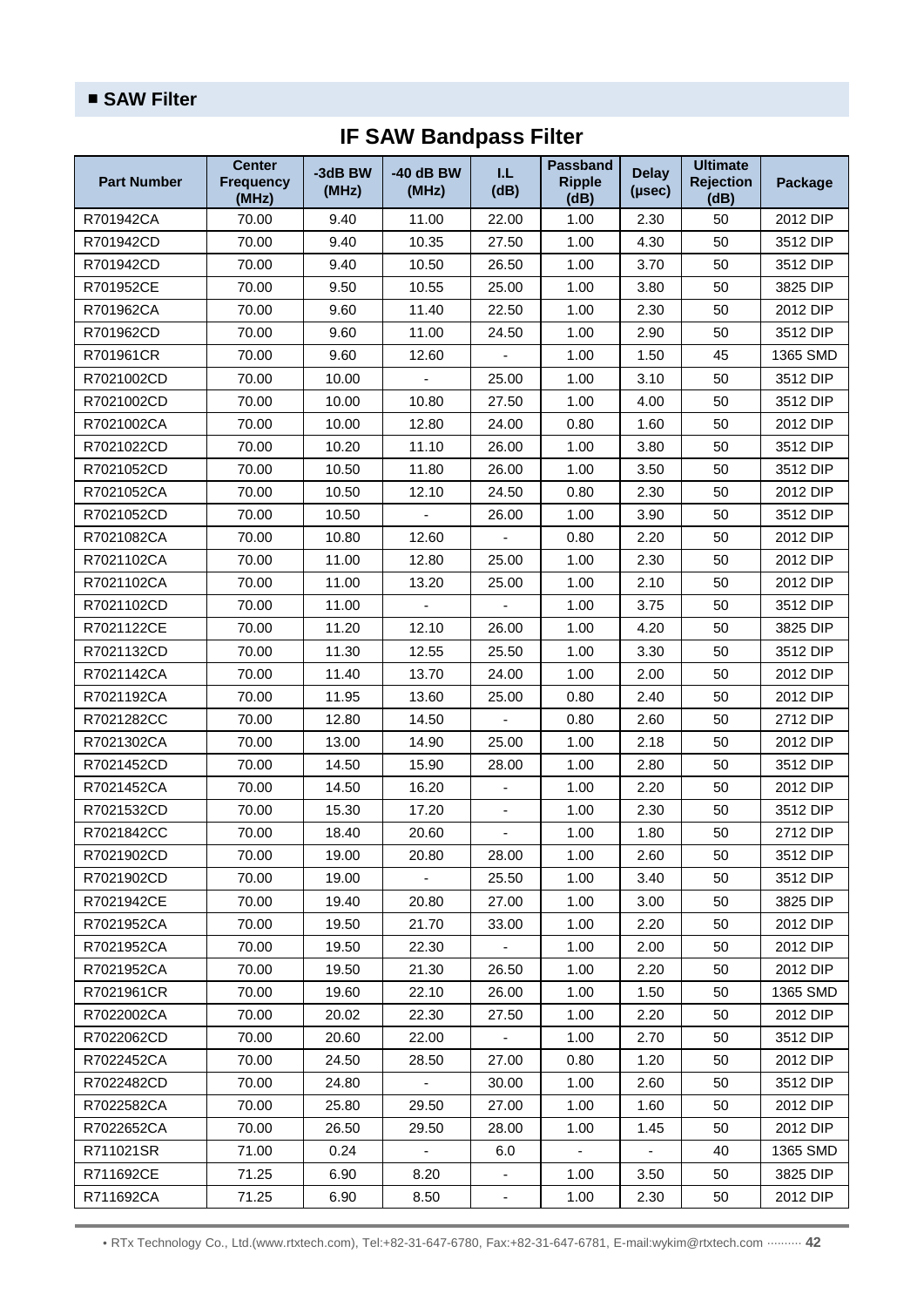| <b>Part Number</b> | <b>Center</b><br><b>Frequency</b><br>(MHz) | -3dB BW<br>(MHz) | $-40$ dB BW<br>(MHz) | I.L<br>(dB)    | <b>Passband</b><br><b>Ripple</b><br>(dB) | <b>Delay</b><br>(µsec)   | <b>Ultimate</b><br><b>Rejection</b><br>(dB) | Package  |
|--------------------|--------------------------------------------|------------------|----------------------|----------------|------------------------------------------|--------------------------|---------------------------------------------|----------|
| R7121182CA         | 71.25                                      | 11.80            | 13.50                |                | 1.00                                     | 2.20                     | 50                                          | 2012 DIP |
| R7121192CD         | 71.25                                      | 11.90            | 13.00                | 25.50          | 1.00                                     | 3.20                     | 50                                          | 3512 DIP |
| R7121192CA         | 71.25                                      | 11.90            | 13.50                |                | 1.00                                     | 2.20                     | 50                                          | 2012 DIP |
| R7121192CC         | 71.25                                      | 11.90            | 13.30                | ä,             | 0.80                                     | 2.50                     | 50                                          | 2712 DIP |
| R7121191CR         | 71.25                                      | 11.90            | 14.50                |                | 1.00                                     | 1.50                     | 45                                          | 1365 SMD |
| R721402CD          | 72.40                                      | 4.00             | 5.00                 | ä,             | 1.00                                     | 4.10                     | 50                                          | 3512 DIP |
| R721122SA          | 72.50                                      | 1.20             | 1.95                 | 23.0           | 0.40                                     | 2.6                      | 50                                          | 2012 DIP |
| R751122SA          | 75.00                                      | 1.20             | 1.95                 | 23.0           | 0.40                                     | 2.6                      | 50                                          | 2012 DIP |
| R7521921SR         | 75.00                                      | 19.25            | 21.15                | 23.5           | 0.70                                     | 1.10                     | 42                                          | 1365 SMD |
| R7522001SR         | 75.00                                      | 20.00            | 22.00                | 23.0           | 0.70                                     | 1.10                     | 42                                          | 1365 SMD |
| R7521952SD         | 75.00                                      | 19.54            | 20.70                | 23.5           | 0.70                                     | ä,                       | 55                                          | 3512 DIP |
| R7521942SD         | 75.00                                      | 19.40            | 20.62                | 24.3           | 0.70                                     |                          | 50                                          | 3512 DIP |
| R7521912SD         | 75.00                                      | 19.17            | 20.36                | 24.5           | 0.70                                     | 2.87                     | 55                                          | 3512 DIP |
| R751611SR          | 75.00                                      | 6.10             | 8.60                 | 17.0           | 0.35                                     |                          | 45                                          | 1365 SMD |
| R7521942CE         | 75.00                                      | 19.40            | 20.80                | 27.00          | 1.00                                     | 3.00                     | 50                                          | 3825 DIP |
| R7521941CR         | 75.00                                      | 19.40            | 22.50                | 25.00          | 1.00                                     | 1.30                     | 40                                          | 1365 SMD |
| R7521942CA         | 75.00                                      | 19.40            | 21.50                | 25.00          | 1.00                                     | 2.30                     | 50                                          | 2012 DIP |
| R7521942CA         | 75.00                                      | 19.40            | 21.30                |                | 1.00                                     | 2.50                     | 50                                          | 2012 DIP |
| R7521952CA         | 75.00                                      | 19.50            | 25.50                | 25.50          | 1.00                                     | 1.30                     | 50                                          | 2012 DIP |
| R7522002CA         | 75.00                                      | 20.00            | 24.00                | 25.50          | 1.00                                     | 1.40                     | 50                                          | 2012 DIP |
| R7522022CA         | 75.00                                      | 20.20            | 23.10                |                | 1.00                                     | 2.10                     | 50                                          | 2012 DIP |
| R7524062CA         | 75.00                                      | 40.60            | 44.20                | 32.50          | 1.00                                     | 1.50                     | 45                                          | 2012 DIP |
| R751482CA          | 75.50                                      | 4.80             | 7.70                 | 19.00          | 1.00                                     | 1.50                     | 50                                          | 2012 DIP |
| R771042CD          | 77.50                                      | 0.45             | 1.00                 | 23.00          | 0.70                                     | 4.70                     | 50                                          | 3512 DIP |
| R781602SA          | 78.60                                      | 6.00             | 7.87                 | 18.1           | 0.70                                     | 2.10                     | 50                                          | 2012 DIP |
| R7821192CD         | 78.75                                      | 11.90            | 13.00                | 25.50          | 1.00                                     | 3.20                     | 50                                          | 3512 DIP |
| R7821192CC         | 78.75                                      | 11.90            | 13.30                | ÷,             | 0.80                                     | 2.50                     | 50                                          | 2712 DIP |
| R791402CD          | 79.80                                      | 4.00             | 5.00                 | $\blacksquare$ | 1.00                                     | 5.00                     | 50                                          | 3512 DIP |
| R8022532SD         | 80.00                                      | 25.35            | 26.90                | 25.0           | 0.7                                      | 2.44                     | 55                                          | 3512 DIP |
| R801692CA          | 80.00                                      | 6.90             | 8.60                 | 22.00          | 0.80                                     | 2.40                     | 50                                          | 2012 DIP |
| R801882CA          | 80.00                                      | 8.80             | 10.60                | 24.50          | 1.00                                     | 2.30                     | 50                                          | 2012 DIP |
| R801942CA          | 80.00                                      | 9.40             | 11.00                | 25.00          | 1.00                                     | 2.20                     | 50                                          | 2012 DIP |
| R801942CD          | 80.00                                      | 9.40             | 10.45                | 26.50          | 1.00                                     | 3.50                     | 50                                          | 3512 DIP |
| R8021192CA         | 80.00                                      | 11.95            | 13.60                | 25.00          | 0.80                                     | 2.30                     | 50                                          | 2012 DIP |
| R8021232CD         | 80.00                                      | 12.30            | 13.70                | 23.50          | 1.00                                     | 2.80                     | 50                                          | 3512 DIP |
| R8021942CA         | 80.00                                      | 19.40            | 21.20                |                | 1.00                                     | 2.20                     | 50                                          | 2012 DIP |
| R8022022CA         | 80.00                                      | 20.20            | 22.60                |                | 1.00                                     | 2.50                     | 50                                          | 2012 DIP |
| R8021122CA         | 80.70                                      | 11.22            | 12.80                | 25.2           | 0.80                                     |                          | 50                                          | 2012 DIP |
| R8021102CD         | 80.80                                      | 11.00            | 12.65                | 25.00          | 1.00                                     | 2.50                     | 50                                          | 3512 DIP |
| R811692CD          | 81.25                                      | 6.90             | 8.20                 | $\blacksquare$ | 0.80                                     | 2.60                     | 50                                          | 3512 DIP |
| R811692CD          | 81.25                                      | 6.95             | 8.00                 | 23.00          | 1.00                                     | 3.30                     | 50                                          | 3512 DIP |
| R851182CA          | 85.20                                      | 1.80             | 3.50                 | 24.50          | 0.80                                     | 3.50                     | 50                                          | 2012 DIP |
| R851202CC          | 85.20                                      | 2.00             | 4.00                 |                | 0.80                                     | 3.10                     | 50                                          | 2712 DIP |
| R851131CT          | 85.38                                      | 1.34             | 1.73                 | 10.2           | 0.8                                      | $\overline{\phantom{a}}$ | $\overline{\phantom{a}}$                    | 9050 SMD |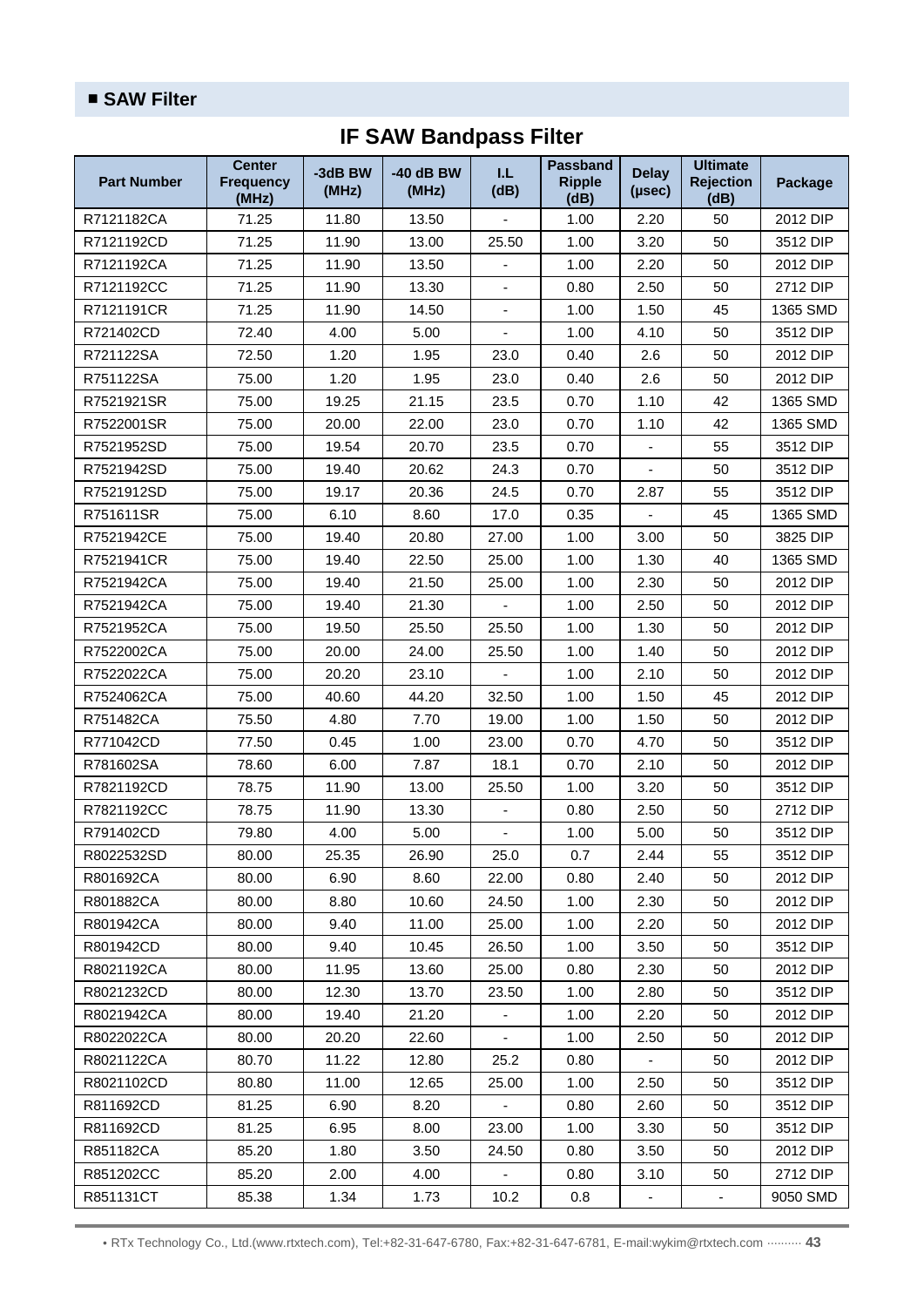| <b>Part Number</b> | <b>Center</b><br><b>Frequency</b><br>(MHz) | -3dB BW<br>(MHz) | $-40$ dB BW<br>(MHz) | I.L<br>(dB)              | <b>Passband</b><br><b>Ripple</b><br>(dB) | <b>Delay</b><br>(µsec) | <b>Ultimate</b><br><b>Rejection</b><br>(dB) | Package  |
|--------------------|--------------------------------------------|------------------|----------------------|--------------------------|------------------------------------------|------------------------|---------------------------------------------|----------|
| R891182CD          | 89.80                                      | 1.80             | 3.20                 |                          | 0.80                                     | 4.10                   | 50                                          | 3512 DIP |
| R9021192CD         | 90.00                                      | 11.90            | 3.30                 | $\overline{\phantom{a}}$ | 1.00                                     | 2.50                   | 50                                          | 3512 DIP |
| R981352CA          | 95.00                                      | 3.50             | 5.50                 | 31.50                    | 0.80                                     | 2.00                   | 45                                          | 2012 DIP |
| R951352CD          | 95.00                                      | 3.50             | 5.50                 | 30.50                    | 0.80                                     | 3.40                   | 50                                          | 3512 DIP |
| R951502CD          | 95.00                                      | 5.00             | 6.50                 | 23.50                    | 1.00                                     | 3.40                   | 50                                          | 3512 DIP |
| R9521952CA         | 95.00                                      | 19.50            | 22.00                | 32.00                    | 1.00                                     | 2.10                   | 50                                          | 2012 DIP |
| R1001051CQ         | 100.00                                     | 0.550            | 1.38                 | 13.7                     | 0.80                                     | 2.4                    | 50                                          | 1965 SMD |
| R10021922SD        | 100.00                                     | 19.230           | 20.30                | 24.5                     | 0.85                                     | 2.67                   | 55                                          | 3512 DIP |
| R10021902SD        | 100.00                                     | 19.05            | 20.15                | 24.5                     | 0.85                                     | 2.70                   | 55                                          | 3512 DIP |
| R1001591CR         | 100.00                                     | 5.90             | 8.00                 | 17.00                    | 1.00                                     | 1.60                   | 45                                          | 1365 SMD |
| R10021952CA        | 100.00                                     | 19.50            | 21.60                | 29.50                    | 1.00                                     | 2.00                   | 50                                          | 2012 DIP |
| R1101081CU         | 110.59                                     | 0.80             |                      | 10.50                    | 1.00                                     | 0.90                   | 35                                          | 7050 SMD |
| R1141202CA         | 114.99                                     | 2.05             | 3.44                 | 20.0                     | 0.30                                     | 1.9                    | 55                                          | 2012 DIP |
| R11522652SD        | 115.00                                     | 26.25            | 28.60                | 23.1                     | 0.70                                     | 1.573                  | 55                                          | 3512 DIP |
| R1151152CC         | 115.00                                     | 1.50             | 2.80                 | 23.00                    | 0.60                                     | 2.70                   | 50                                          | 2712 DIP |
| R1151531CR         | 115.00                                     | 5.30             | 8.30                 | 24.00                    | 1.00                                     | 1.80                   | 50                                          | 1365 SMD |
| R1151702CA         | 115.00                                     | 7.00             | 8.80                 | 24.00                    | 0.80                                     | 2.30                   | 50                                          | 2012 DIP |
| R1151752CA         | 115.00                                     | 7.50             | 10.00                |                          | 1.00                                     | 1.7                    | 50                                          | 2012 DIP |
| R1151942CA         | 115.00                                     | 9.40             | 10.90                | 23.00                    | 1.00                                     | 2.45                   | 50                                          | 2012 DIP |
| R1151942CD         | 115.00                                     | 9.40             | 10.90                | 25.00                    | 1.00                                     | 2.70                   | 50                                          | 3512 DIP |
| R1151942CA         | 115.00                                     | 9.40             | 11.00                | 23.50                    | 1.00                                     | 2.40                   | 50                                          | 2012 DIP |
| R11521042CD        | 115.00                                     | 10.40            | 11.80                | ÷,                       | 1.00                                     | 2.80                   | 50                                          | 3512 DIP |
| R11521052CA        | 115.00                                     | 10.50            | 12.10                | 25.00                    | 1.00                                     | 2.30                   | 50                                          | 2012 DIP |
| R11521082CA        | 115.00                                     | 10.80            | 12.50                |                          | 0.80                                     | 2.20                   | 50                                          | 2012 DIP |
| R13022002CA        | 130.00                                     | 20.00            | 22.70                | 24.50                    | 1.00                                     | 1.70                   | 50                                          | 2012 DIP |
| R1371402CD         | 137.40                                     | 4.00             | 5.00                 |                          | 1.50                                     | 5.00                   | 45                                          | 3512 DIP |
| R1151432C4         | 115.24                                     | 4.3              | 4.5                  | 21.0                     | 0.7                                      | 1.68                   | 45                                          | 1660 DIP |
| R1201162SC         | 120.00                                     | 1.60             | 1.74                 | 18.5                     | 0.60                                     | 3.45                   | 55                                          | 2712 DIP |
| R12921132SA        | 129.30                                     | 11.35            | 13.30                | 22.0                     | 0.75                                     | 1.98                   | 50                                          | 2012 DIP |
| R1331392SA         | 133.00                                     | 3.90             | 5.40                 | 22.5                     | 0.40                                     |                        | 45                                          | 2012 DIP |
| R1401032SC         | 140.00                                     | 0.31             | 0.84                 | 21.0                     |                                          | 3.616                  | 50                                          | 2712 DIP |
| R1401762SA         | 140.00                                     | 7.60             | 9.50                 | 22.5                     | 0.40                                     | 2.84                   | 55                                          | 2012 DIP |
| R1401991SR         | 140.00                                     | 9.90             | 13.5                 | 10.5                     | 0.7                                      | ۰                      | ۰.                                          | 1365 SMD |
| R1401981SR         | 140.00                                     | 9.80             | 12.00                | 21.0                     | 0.80                                     | ÷,                     | 45                                          | 1365 SMD |
| R14021222SA        | 140.00                                     | 12.24            | 14.56                | 22.3                     | 0.70                                     | 1.62                   | 55                                          | 2012 DIP |
| R14021881SR        | 140.00                                     | 18.85            | 20.95                | 21.5                     | 0.75                                     | 1.56                   | 50                                          | 1365 SMD |
| R14022552SA        | 140.00                                     | 25.50            | 28.60                | 21.5                     | 0.70                                     | 1.20                   | 50                                          | 2012 DIP |
| R14023542SA        | 140.00                                     | 35.40            | 40.40                | 22.2                     | 0.65                                     | 0.96                   | 60                                          | 2012 DIP |
| R1401082CD         | 140.00                                     | 0.18             | 0.80                 | 19.00                    | 0.50                                     | 4.90                   | 50                                          | 3512 DIP |
| R1401022CD         | 140.00                                     | 0.25             | 0.95                 | 18.00                    | 0.30                                     | 2.90                   | 50                                          | 3512 DIP |
| R1401092CD         | 140.00                                     | 0.95             | 1.70                 | 20.50                    | 0.80                                     | 4.30                   | 50                                          | 3512 DIP |
| R1401152CC         | 140.00                                     | 1.50             | 2.70                 | 25.00                    | 0.70                                     | 2.74                   | 50                                          | 2712 DIP |
| R1401232CA         | 140.00                                     | 2.30             | 4.20                 | 26.00                    | 0.80                                     | 1.90                   | 50                                          | 2012 DIP |
| R1401302CA         | 140.00                                     | 3.00             | 4.80                 | 27.00                    | 0.70                                     | 2.50                   | 50                                          | 2012 DIP |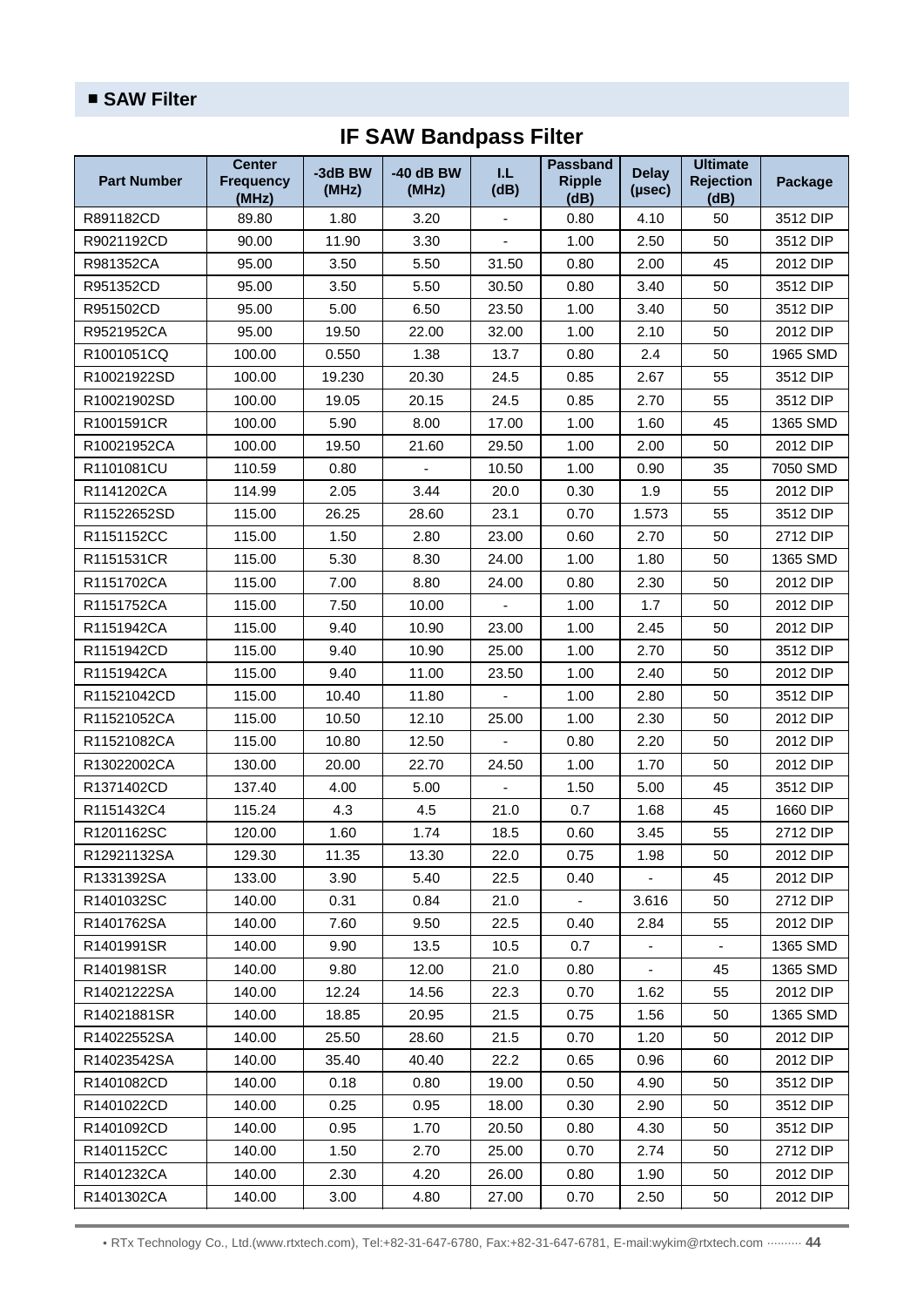| <b>Part Number</b> | <b>Center</b><br><b>Frequency</b><br>(MHz) | -3dB BW<br>(MHz) | $-40$ dB BW<br>(MHz) | T.L.<br>(dB) | <b>Passband</b><br><b>Ripple</b><br>(dB) | <b>Delay</b><br>(µsec) | <b>Ultimate</b><br><b>Rejection</b><br>(dB) | Package  |
|--------------------|--------------------------------------------|------------------|----------------------|--------------|------------------------------------------|------------------------|---------------------------------------------|----------|
| R1401502CA         | 140.00                                     | 5.00             | 7.00                 | 25.50        | 1.00                                     | 2.60                   | 50                                          | 2012 DIP |
| R1401602CA         | 140.00                                     | 6.00             | 7.80                 |              | 1.00                                     | 2.60                   | 50                                          | 2012 DIP |
| R1401622CA         | 140.00                                     | 6.20             | 8.30                 | 25.50        | 1.00                                     | 3.30                   | 50                                          | 2012 DIP |
| R1401702CA         | 140.00                                     | 7.00             | 9.30                 | 24.50        | 1.00                                     | 3.00                   | 50                                          | 2012 DIP |
| R1401802CA         | 140.00                                     | 8.00             | 10.40                | 22.00        | 1.00                                     | 1.80                   | 50                                          | 2012 DIP |
| R1401902CA         | 140.00                                     | 9.00             | 11.70                |              | 0.70                                     | 1.70                   | 500                                         | 2012 DIP |
| R14021002CA        | 140.00                                     | 10.00            | 12.50                | 24.00        | 0.80                                     | 1.80                   | 50                                          | 2012 DIP |
| R14021202CA        | 140.00                                     | 12.00            | 15.00                | 25.00        | 1.00                                     | 1.80                   | 50                                          | 2012 DIP |
| R14021402CA        | 140.00                                     | 14.00            | 17.00                | 25.00        | 1.00                                     | 1.60                   | 50                                          | 2012 DIP |
| R14021532CA        | 140.00                                     | 15.30            | 17.20                | 25.50        | 1.00                                     | 2.10                   | 50                                          | 2012 DIP |
| R14021602CA        | 140.00                                     | 16.00            | 19.80                | 23.50        | 0.80                                     | 1.20                   | 50                                          | 2012 DIP |
| R14021952CA        | 140.00                                     | 19.50            | 22.00                | 25.00        | 1.00                                     | 1.60                   | 50                                          | 2012 DIP |
| R14022002CA        | 140.00                                     | 20.00            | 24.00                | 24.00        | 1.00                                     | 1.40                   | 50                                          | 2012 DIP |
| R14022052CA        | 140.00                                     | 20.50            | 22.90                | 26.00        | 0.80                                     | 1.60                   | 50                                          | 2012 DIP |
| R14022402CA        | 140.00                                     | 24.00            | 29.50                | 25.00        | 1.00                                     | 1.20                   | 50                                          | 2012 DIP |
| R14022522CA        | 140.00                                     | 25.20            | 30.30                |              | 0.80                                     | 0.90                   | 50                                          | 2012 DIP |
| R14022802CA        | 140.00                                     | 28.00            | 33.30                | 25.50        | 1.00                                     | 1.00                   | 50                                          | 2012 DIP |
| R14023002CA        | 140.00                                     | 30.00            | 36.00                | 26.00        | 0.80                                     | 0.90                   | 50                                          | 2012 DIP |
| R14023222CA        | 140.00                                     | 32.20            | 38.50                |              | 0.80                                     | 0.90                   | 50                                          | 2012 DIP |
| R14023992CA        | 140.00                                     | 39.95            | 47.00                | 25.00        | 1.00                                     | 1.10                   | 50                                          | 2012 DIP |
| R14024402CA        | 140.00                                     | 44.00            | 49.00                | 26.00        | 1.00                                     | 1.10                   | 50                                          | 2012 DIP |
| R1461382CA         | 146.90                                     | 3.80             | 5.70                 | 23.5         | 0.40                                     | 1.33                   | 45                                          | 2012 DIP |
| R1471402CD         | 147.20                                     | 4.00             | 5.00                 |              | 1.50                                     | 4.90                   | 45                                          | 3512 DIP |
| R1501151SQ         | 150.00                                     | 1.54             | 2.22                 | 19.0         | 0.35                                     | 2.45                   | 50                                          | 1965 SMD |
| R1501582CA         | 150.00                                     | 5.80             | 9.00                 | 25.50        | 0.80                                     | 1.90                   | 50                                          | 2012 DIP |
| R1501942CA         | 150.00                                     | 9.40             | 11.00                | 24.50        | 1.00                                     | 2.30                   | 50                                          | 2012 DIP |
| R1501942CD         | 150.00                                     | 9.40             | 10.80                | 23.50        | 1.00                                     | 2.80                   | 50                                          | 3512 DIP |
| R15021602CA        | 150.00                                     | 16.00            | 18.60                | 22.00        | 1.00                                     | 1.70                   | 50                                          | 2012 DIP |
| R15021952CA        | 150.00                                     | 19.50            | 21.40                | ÷,           | 1.00                                     | 2.10                   | 50                                          | 2012 DIP |
| R1531231CQ         | 153.00                                     | 2.30             | 3.30                 | 19.0         | 0.45                                     | 2.2                    | 45                                          | 1965 SMD |
| R1551492CA         | 155.00                                     | 4.95             | 6.50                 | 22.00        | 1.00                                     | 2.80                   | 50                                          | 2012 DIP |
| R15521961CR        | 155.00                                     | 19.60            | 22.00                |              |                                          |                        |                                             | 1365 SMD |
| R15521942CA        | 155.10                                     | 19.40            | 21.40                | 25.00        | 1.00                                     | 2.10                   | 50                                          | 2012 DIP |
| R1601161SQ         | 160.00                                     | 1.60             | 2.20                 | 18.0         | 0.49                                     | 2.5                    | 50                                          | 1965 SMD |
| R1601221SQ         | 160.00                                     | 2.25             | 2.38                 | 17.0         | 0.53                                     | 2.5                    | 55                                          | 1965 SMD |
| R16022022SD        | 160.00                                     | 20.27            | 21.55                | 23.0         | 0.95                                     |                        | 55                                          | 3512 DIP |
| R1601402CD         | 160.00                                     | 4.00             | 5.80                 | 31.50        | 0.80                                     | 3.50                   | 50                                          | 3512 DIP |
| R1601502CA         | 160.00                                     | 5.00             | 6.60                 | 25.00        | 1.00                                     | 2.80                   | 50                                          | 2012 DIP |
| R1601531CR         | 160.00                                     | 5.30             | 8.30                 | 22.50        | 1.00                                     | 1.60                   | 50                                          | 1365 SMD |
| R1601902CD         | 160.00                                     | 9.00             | 10.70                | 25.50        | 1.00                                     | 2.80                   | 50                                          | 3512 DIP |
| R1601932CD         | 160.00                                     | 9.30             | 10.85                | 26.50        | 1.00                                     | 3.00                   | 50                                          | 3512 DIP |
| R1601942CA         | 160.00                                     | 9.40             | 11.00                | 25.00        | 1.00                                     | 2.90                   | 50                                          | 2012 DIP |
| R1601942CA         | 160.00                                     | 9.40             | 11.00                | 24.50        | 1.00                                     | 2.30                   | 50                                          | 2012 DIP |
| R1601991CR         | 160.00                                     | 9.90             | 12.50                | 23.50        | 1.00                                     | 1.80                   | 45                                          | 1365 SMD |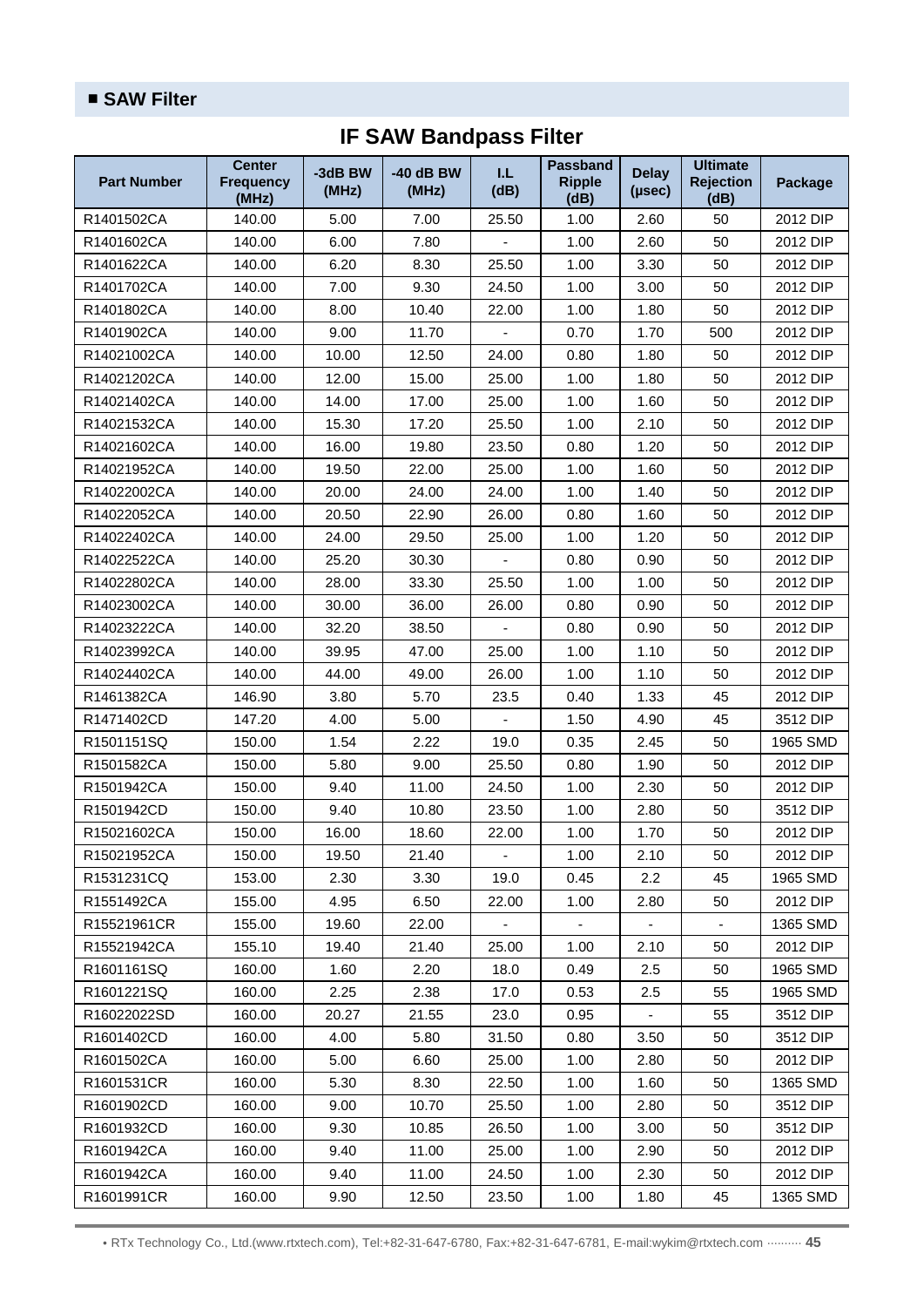| <b>Part Number</b> | <b>Center</b><br><b>Frequency</b><br>(MHz) | -3dB BW<br>(MHz) | $-40$ dB BW<br>(MHz) | LL.<br>(dB)    | <b>Passband</b><br><b>Ripple</b><br>(dB) | <b>Delay</b><br>( <b>µsec</b> ) | <b>Ultimate</b><br><b>Rejection</b><br>(dB) | Package  |
|--------------------|--------------------------------------------|------------------|----------------------|----------------|------------------------------------------|---------------------------------|---------------------------------------------|----------|
| R16021602CA        | 160.00                                     | 16.00            | 19.70                | 25.50          | 0.80                                     | 1.40                            | 55                                          | 2012 DIP |
| R16021952CA        | 160.00                                     | 19.50            | 21.80                | 25.50          | 1.00                                     | 1.60                            | 50                                          | 2012 DIP |
| R16021952CC        | 160.00                                     | 19.50            | 21.20                | 26.00          | 1.00                                     | 2.20                            | 50                                          | 2712 DIP |
| R16021952CD        | 160.00                                     | 19.50            | 21.20                | 26.00          | 1.00                                     | 2.20                            | 50                                          | 3512 DIP |
| R16022002CA        | 160.00                                     | 20.00            | 25.00                | 25.50          | 0.80                                     | 1.17                            | 55                                          | 2012 DIP |
| R16022032CD        | 160.00                                     | 20.30            | 21.80                |                | 1.00                                     | 2.40                            | 50                                          | 3512 DIP |
| R16022072CA        | 160.00                                     | 20.70            | 23.00                |                | 1.00                                     | 1.60                            | 50                                          | 2012 DIP |
| R16022082CA        | 160.00                                     | 20.80            | 23.30                | $\blacksquare$ | 1.00                                     | 2.30                            | 50                                          | 2012 DIP |
| R16022081CR        | 160.00                                     | 20.80            | 24.30                |                | 1.00                                     | 1.20                            | 45                                          | 1365 SMD |
| R16022152CA        | 160.00                                     | 21.50            | 24.30                | $\blacksquare$ | 1.00                                     | 1.40                            | 80                                          | 2012 DIP |
| R16023202CA        | 160.00                                     | 32.00            | 39.20                | 26.00          | 0.80                                     | 0.80                            | 50                                          | 2012 DIP |
| R1611692CA         | 161.25                                     | 6.90             | 8.50                 |                | 1.00                                     | 2.60                            | 50                                          | 2012 DIP |
| R16121192CA        | 161.25                                     | 11.90            | 13.50                | ä,             | 1.00                                     | 2.70                            | 50                                          | 2012 DIP |
| R16521202CA        | 165.00                                     | 12.00            | 14.30                | ÷,             | 1.00                                     | 2.30                            | 50                                          | 2012 DIP |
| R1701951CR         | 170.00                                     | 9.50             | 12.30                | 21.00          | 1.00                                     | 2.00                            | 45                                          | 1365 SMD |
| R17021222CD        | 170.00                                     | 12.20            | 13.90                |                | 1.00                                     | 2.40                            | 50                                          | 3512 DIP |
| R17021952CA        | 170.00                                     | 19.50            | 22.80                | 23.50          | 1.00                                     | 1.50                            | 50                                          | 2012 DIP |
| R1801942CA         | 180.00                                     | 9.40             | 11.00                | 31.00          | 1.00                                     | 3.30                            | 50                                          | 2012 DIP |
| R1901131CQ         | 190.00                                     | 1.30             | 1.8                  | 19.0           | 0.50                                     | $\overline{a}$                  | 38                                          | 1965 SMD |
| R1901171CQ         | 190.00                                     | 1.70             | 2.50                 | 17.5           | 0.45                                     | 2.54                            | 45                                          | 1965 SMD |
| R1901401SQ         | 190.00                                     | 4.00             | 5.70                 | 21.0           | 0.7                                      | 2.16                            | 45                                          | 1965 SMD |
| R24021932CA        | 240.00                                     | 19.35            | 22.00                | 26.00          | 1.00                                     | 1.40                            | 50                                          | 2012 DIP |
| R28021932CA        | 280.00                                     | 19.35            | 22.00                | 26.00          | 1.20                                     | 1.40                            | 45                                          | 2012 DIP |
| R31021932CA        | 310.00                                     | 19.35            | 22.00                | 26.00          | 1.20                                     | 1.40                            | 45                                          | 2012 DIP |
| R3371151CR         | 337.25                                     | 1.50             | 2.00                 | 25.00          | 1.00                                     | 0.98                            | 50                                          | 1365 SMD |
| R3601031SV         | 360.00                                     | 0.30             | 1.00                 | 5.2            | 1.5                                      | $\frac{1}{2}$                   | $\overline{\phantom{a}}$                    | 5050 SMD |
| R3601031SW         | 360.00                                     | 0.3              | 0.8                  | $5.0\,$        | 1.5                                      | ÷,                              | $\blacksquare$                              | 3838 SMD |
| R37421701CV        | 374.00                                     | 17.00            |                      |                | 1.00                                     |                                 | 40                                          | 5050 SMD |
| R4871151CR         | 487.25                                     | 1.50             | 5.50                 | 23.00          | 1.00                                     | 0.77                            | 50                                          | 1365 SMD |

#### **SAW Delay Line**

| <b>Part Number</b> | <b>Center Freq.</b><br>(MHz) | <b>Bandwidth</b><br>(MHz) | IJ<br>(dB) | <b>Absolute</b><br><b>Delay</b><br>(µsec) | Package  |
|--------------------|------------------------------|---------------------------|------------|-------------------------------------------|----------|
| 65SD201            | 65                           | 20                        | 14.8       | 2.40                                      | 1365 SMD |
| 70SD201            | 70                           | 20                        | 14         | 2.46                                      | 1365 SMD |
| 160D251            | 160                          | 27.9                      | 31         | 19.10                                     | 7420 DIP |
| 160D252            | 160                          | 28.3                      | 29         | 10.80                                     | 7420 DIP |
| 836D252            | 836.5                        | 45                        | 32         | 10.02                                     | 7420 DIP |
| 836D251            | 836.5                        | 48                        | 23         | 5.04                                      | 3512 DIP |
| 836D253            | 836.5                        | 48                        | 30         | 15.02                                     | 7420 DIP |
| 881D251            | 881.5                        | 55                        | 25         | 5.00                                      | 3512 DIP |
| 881D252            | 881.5                        | 61                        | 30         | 10.00                                     | 7420 DIP |
| 881D253            | 881.5                        | 64.5                      | 32         | 15.04                                     | 7420 DIP |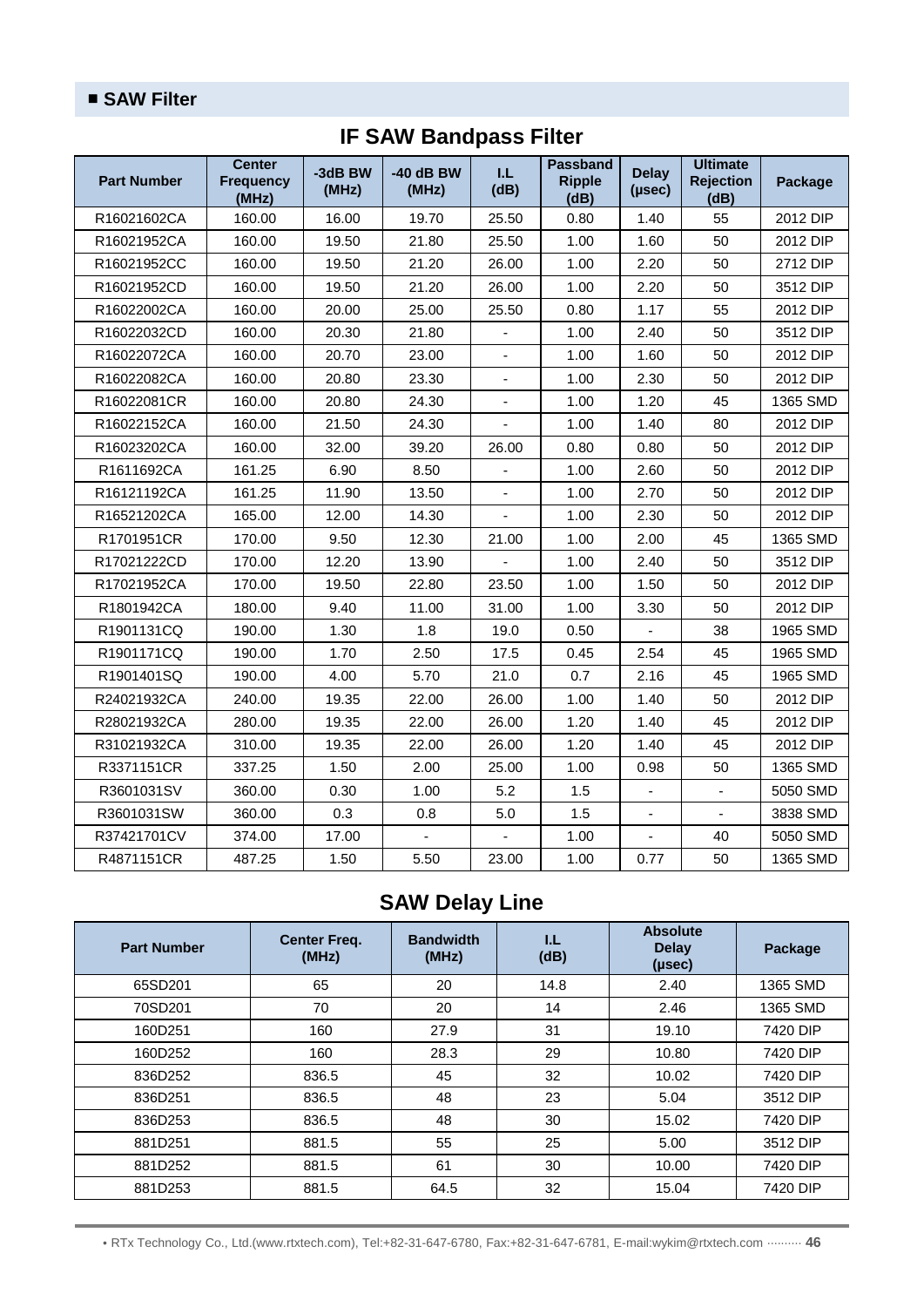#### **PACKAGE DIMENSION: DIP TYPE**